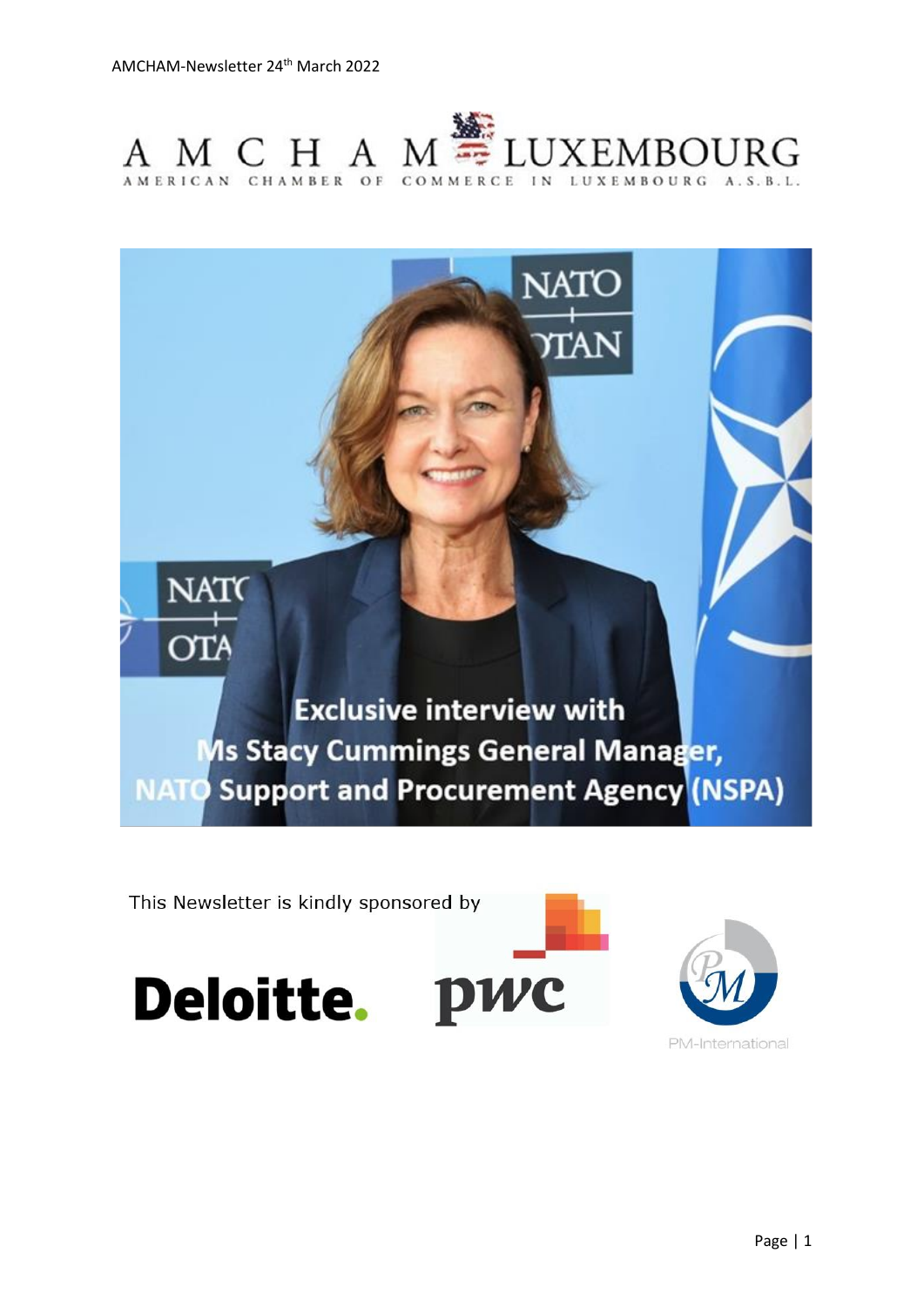

**A Message from our Chairman, Paul Schonenberg,**

**Read [here](https://send.lola.lu/t/d-l-fouuo-tdxlhyduy-r/)**



**Exclusive Interview with Ms. Stacy Cummings: General Manager NATO Support and Procurement Agency (NSPA)** 

**Read [here](https://send.lola.lu/t/d-l-fouuo-tdxlhyduy-y/)**

**Call out to AmCham members - Ukraine's government looking to procure urgent food supplies.**

**Read [here](https://send.lola.lu/t/d-l-fouuo-tdxlhyduy-j/)**

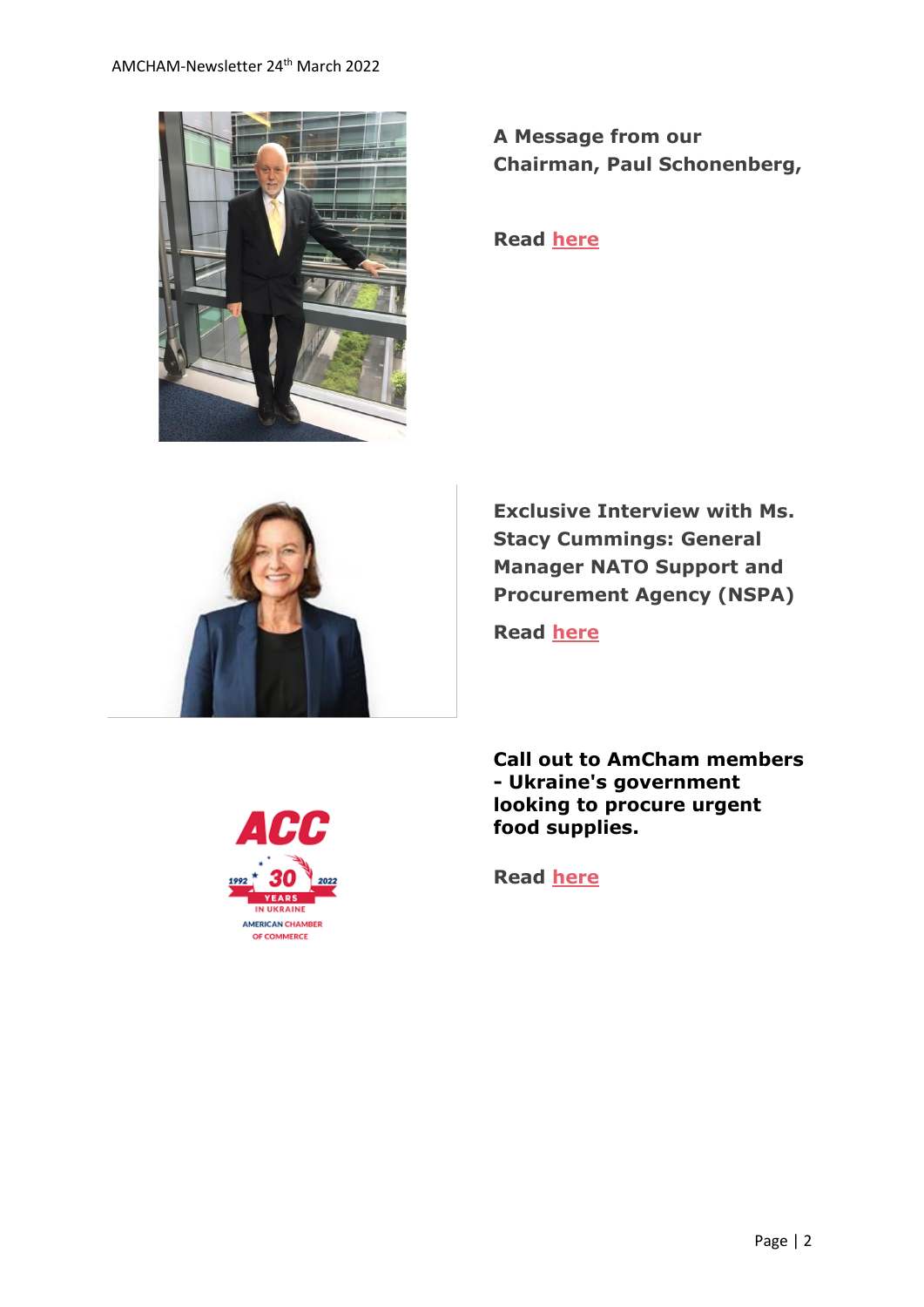

**Arendt's statement on the war in the Ukraine -**

**Read [here](https://send.lola.lu/t/d-l-fouuo-tdxlhyduy-t/)**





**AMCHAM in partnership with SPUERKEESS and the Luxembourg Chamber of Commerce, plan for supporting the Ukrainian refugees...**

### **Read [here](https://send.lola.lu/t/d-l-fouuo-tdxlhyduy-i/)**

# **Guide to schooling in Luxembourg for Ukrainian refugees.**

*Luxembourg is opening its international and municipal schools to Ukrainian refugees. Here is how the process works, and who to contact once you've arrived.*

#### **Read [here](https://send.lola.lu/t/d-l-fouuo-tdxlhyduy-d/)**

**Over 400 Companies Have Withdrawn from Russia—But Some Remain.** 

**Read [here](https://send.lola.lu/t/d-l-fouuo-tdxlhyduy-h/)**

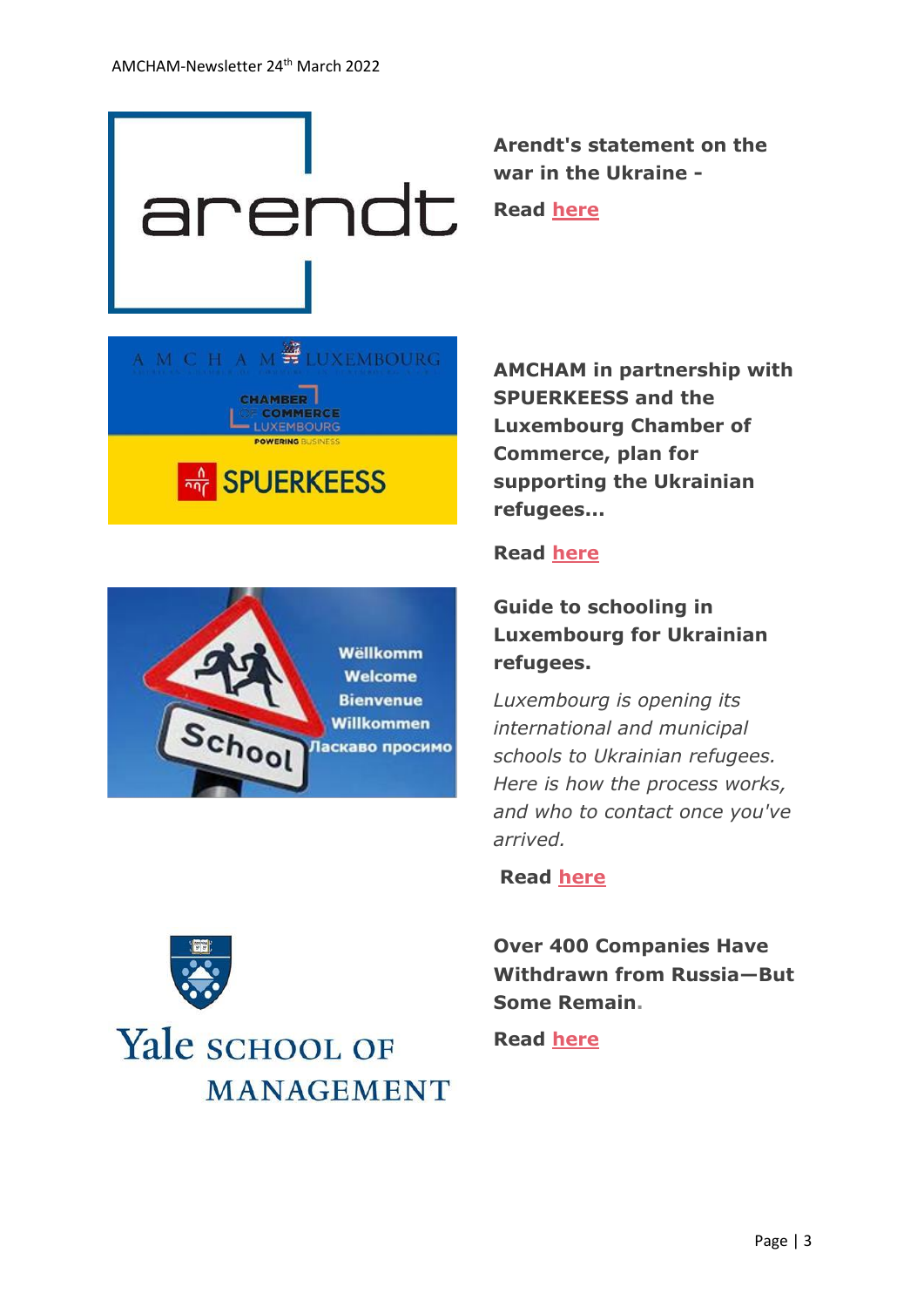

**Foreign commercial activities in Russia: Analyze risks and consider consequences now**

**Read [here](https://send.lola.lu/t/d-l-fouuo-tdxlhyduy-k/)**



**Lower School OPEN HOUSE** 19 April 2022 @ 19.00

**International School of Luxembourg - Virtual Lower School Open house**

**More details [here](https://send.lola.lu/t/d-l-fouuo-tdxlhyduy-u/)**



#### **LUXEMBOURG TIMES**



## **Luxembourg protests against Belgium nuclear plans**

Belgian decision to extend lifespan of nuclear reactors because of the Ukraine war prompts furious response

**Read the LuxTimes article [here](https://send.lola.lu/t/d-l-fouuo-tdxlhyduy-o/)**

**Contribution to the Chamber of employees are falling due in March.**

**Read [here](https://www.amcham.lu/newsletter/securex-contribution-to-the-chamber-of-employees/)**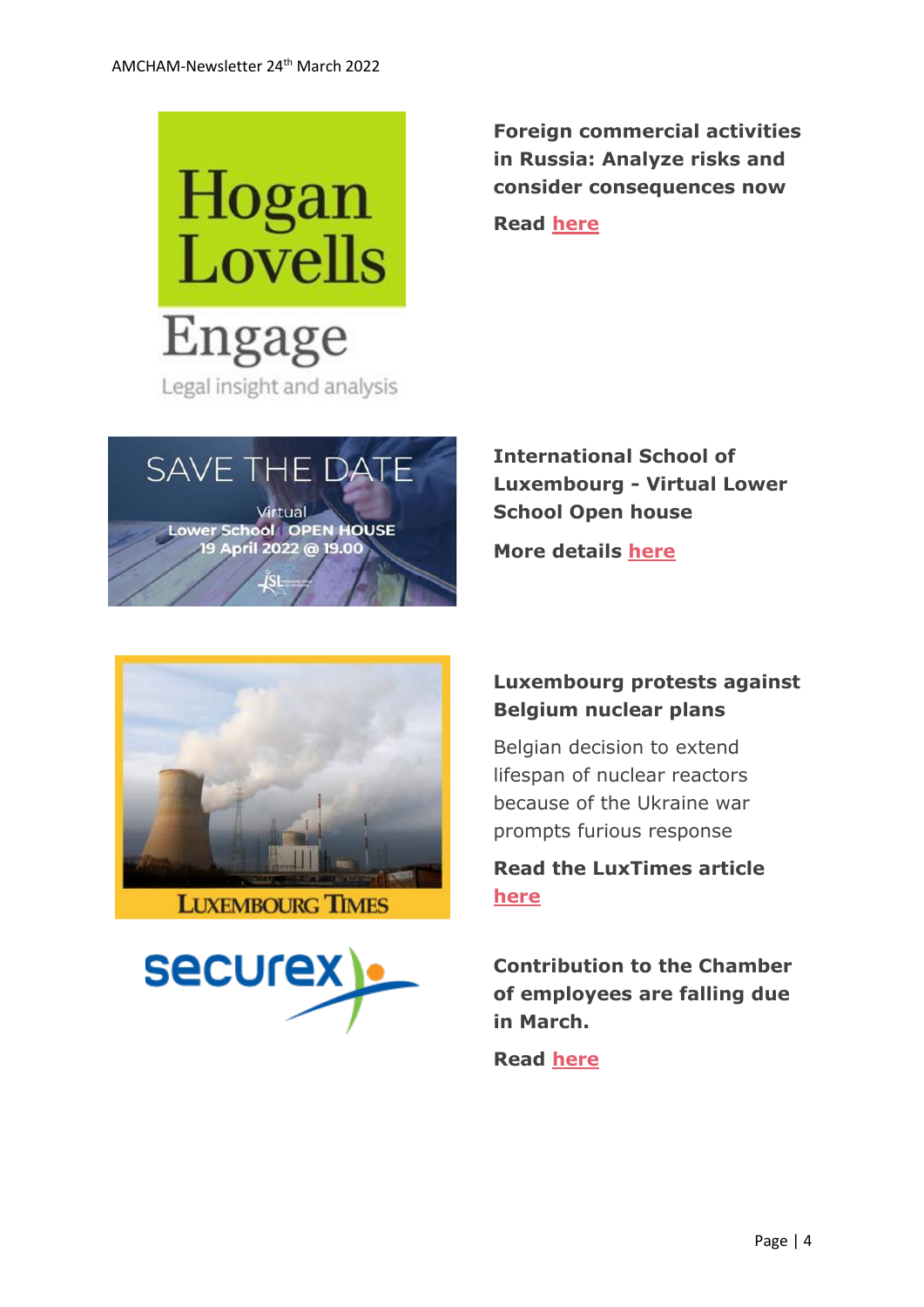

A M C H A M<sup>S</sup>LUXEMBOURG

## **Profiling our AMCHAM Members**

Each week AMCHAM will highlight a few affiliated companies that we are proud to call our members.

#### **Click [here](https://send.lola.lu/t/d-l-fouuo-tdxlhyduy-n/)**

**Going into First year since the launch of the Amcham Member Benefits club, check out our web page [here](https://www.amcham.lu/amcham-benefits-club/)**

**Want to join the AMBC but you're not a member? Join [here](https://www.amcham.lu/amcham-benefits-club/ambc-card-for-non-members/)**

**New Partners [here](https://send.lola.lu/t/d-l-fouuo-tdxlhyduy-m/)**

**Malva Pudding - a traditional South African dessert**

**Recipe [here](https://send.lola.lu/t/d-l-fouuo-tdxlhyduy-c/)**

*Upcoming Events*

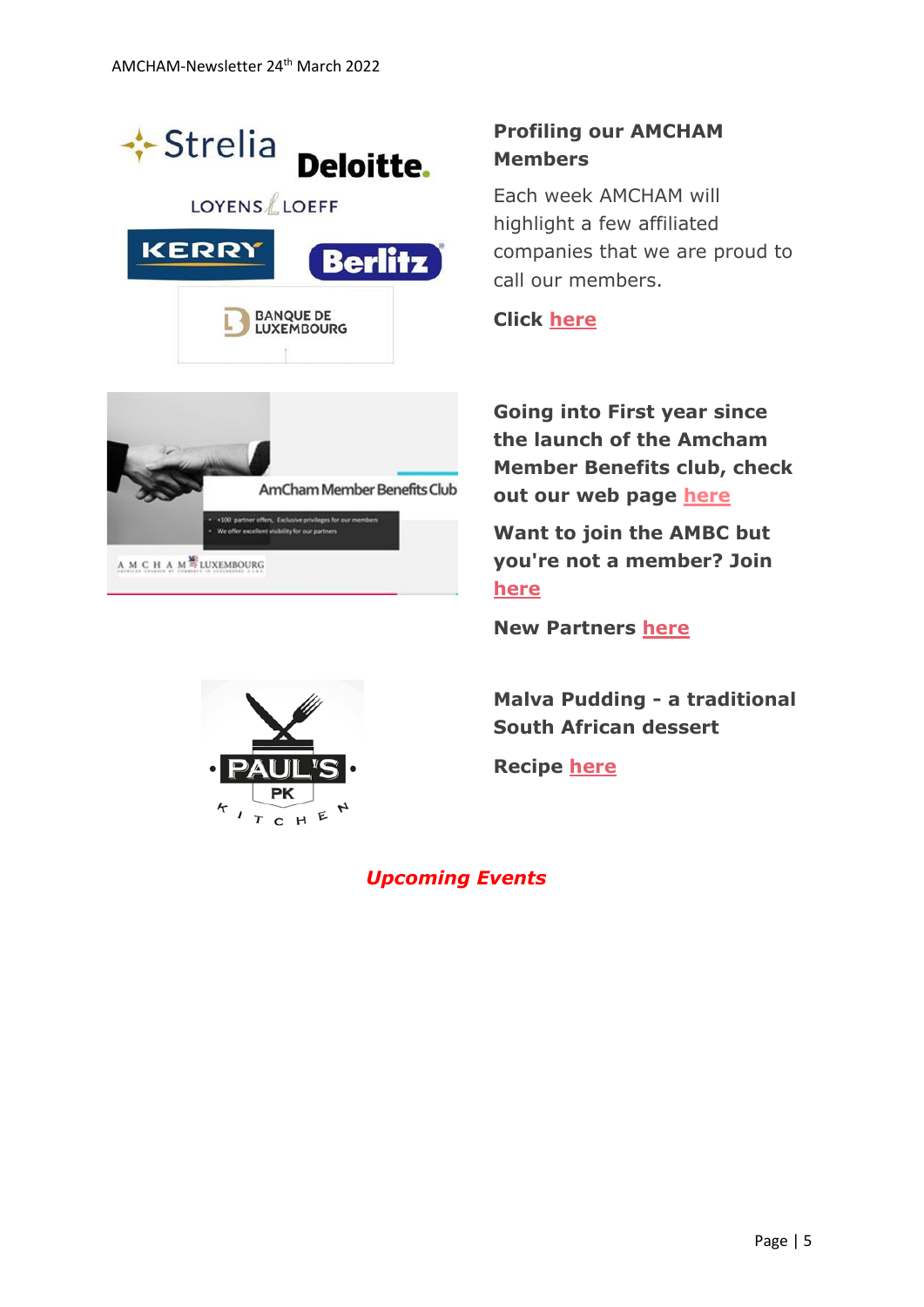

**ABAL Lunch with Fabrice Testa -Author, "Super Entrepreneurship Decoded" April 4th, 2022 12:00 – 14:00 Reserve your seat [here](https://www.amcham.lu/events/abal-lunch-with-fabrice-testa/)**



**ABAL Lunch introducing the American Ambassador to Luxembourg, Thomas M. Barrett.** *The original date of March 21st has been postponed to the date indicated below.*

**April 06th, 2022 12:00 - 14:00 Reserve your Seat [here](https://send.lola.lu/t/d-l-fouuo-tdxlhyduy-a/)**

## **Welcome Newcomer Orientation classes**

To support the integration of refugees from Ukraine...

 **Saturdays - April 16, April 23 & April 30 9:00 – 17:00**

**Register [here](https://send.lola.lu/t/d-l-fouuo-tdxlhyduy-f/)**

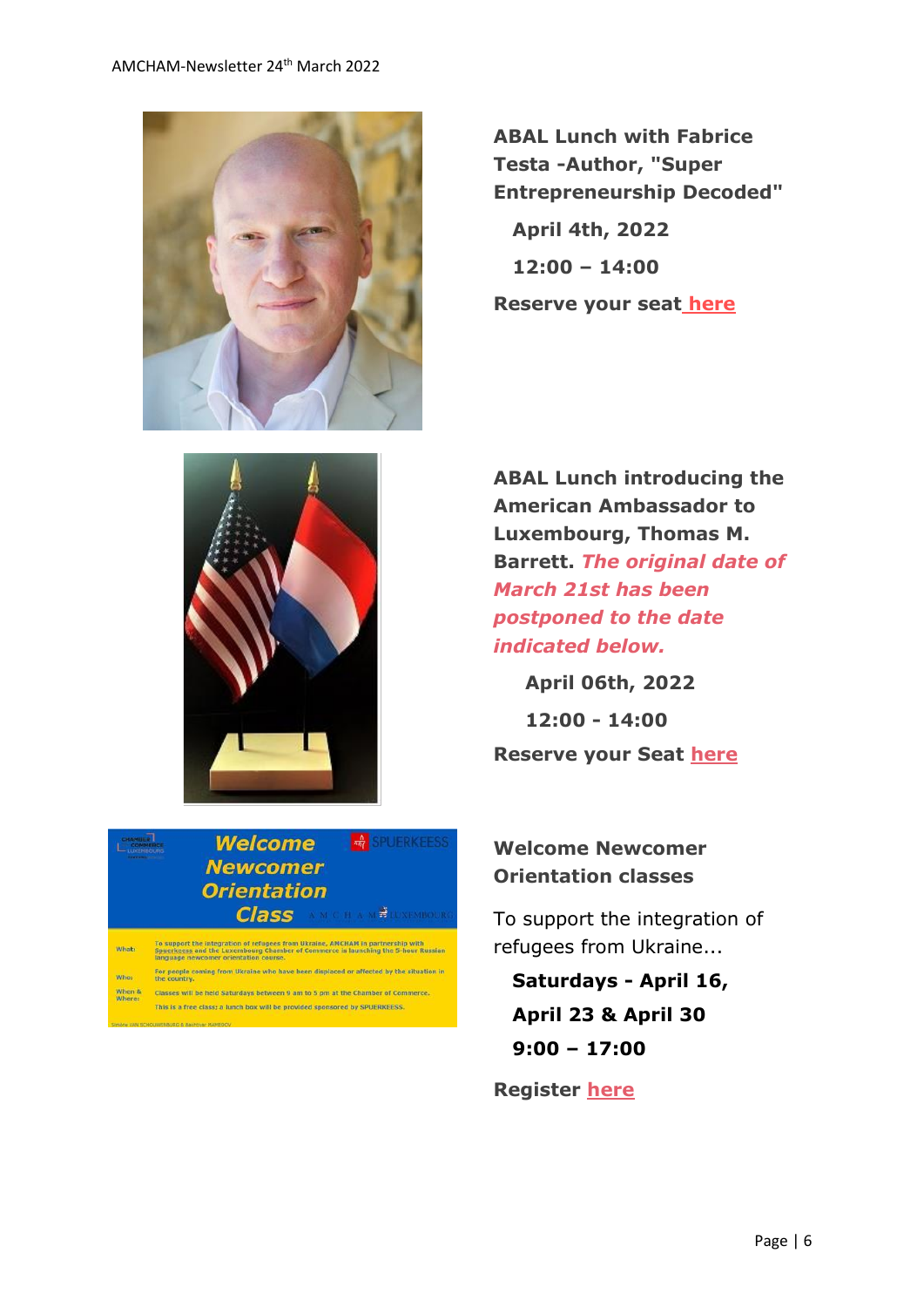

**ABAL Lunch with Philipp Mössner of GSK, "Cannabis Legalization and its impact on the Luxembourg Financial Centre"**

 **April 25th, 2022 12:00 - 14:00**

**Reserve your seat [h](https://send.lola.lu/t/d-l-flkluhk-tdxlhyduy-s/)[ere](https://send.lola.lu/t/d-l-flkluhk-tdxlhyduy-g/)**



**ABAL lunch with Patrick Meyer, Architect-Urbanist "Impact of the pandemic on the workplace development where will the journey be taking us?"**

 **May 2nd, 2022**

 **12:00 - 14:00**

**Reserve your seat [here](https://send.lola.lu/t/d-l-flkluhk-tdxlhyduy-w/) Take the Online Survey [here](https://send.lola.lu/t/d-l-flkluhk-tdxlhyduy-jl/)**



 **May 16th, 2022**

 **12:00 – 14:00**

**Reserve your seat** *[here](https://send.lola.lu/t/d-l-flkluhk-tdxlhyduy-jr/)*